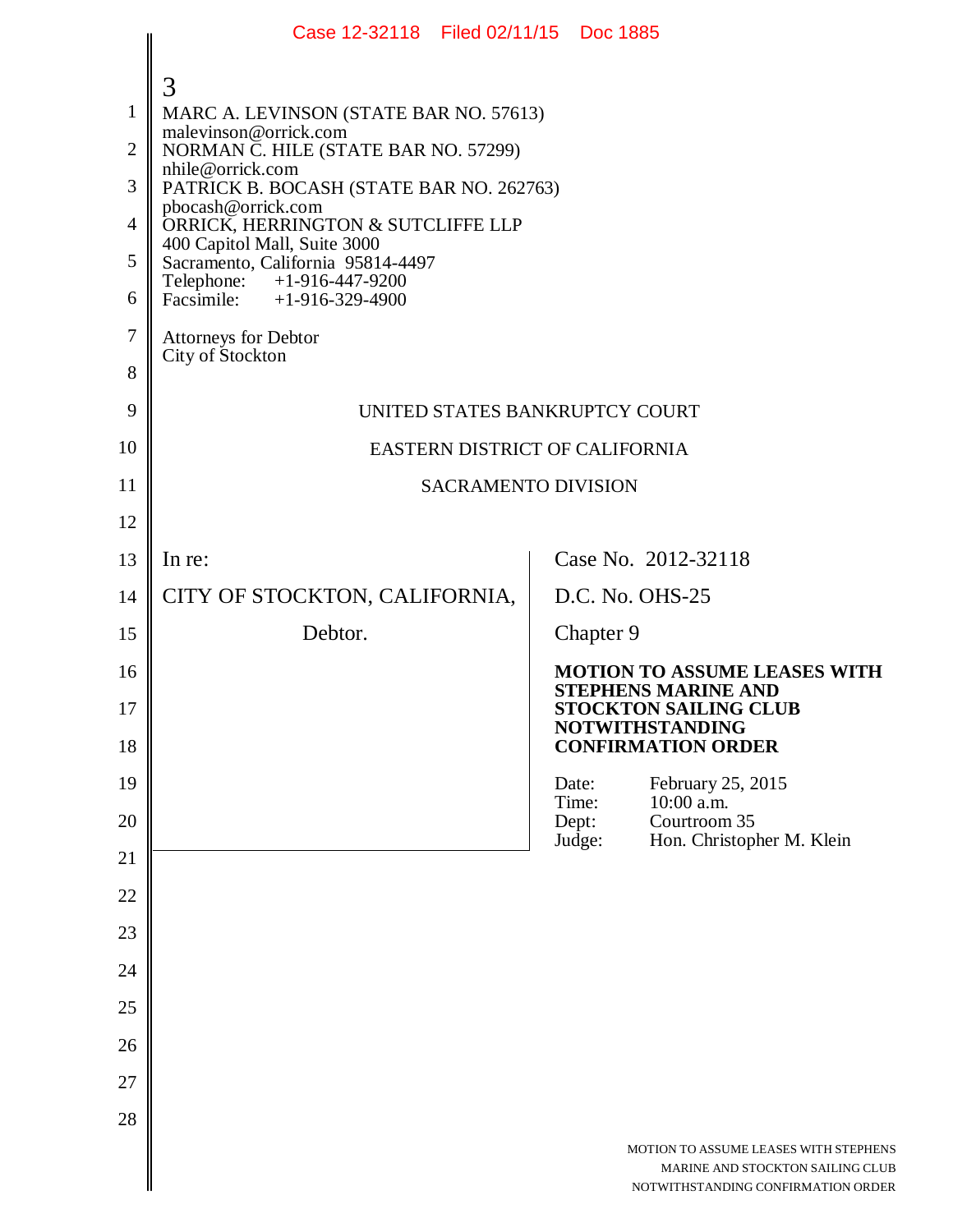## Case 12-32118 Filed 02/11/15 Doc 1885

| 1              | By this motion, the City of Stockton, California (the "City"), seeks the Court's approval                                                                                                                                                                                                                                                                            |  |  |  |  |
|----------------|----------------------------------------------------------------------------------------------------------------------------------------------------------------------------------------------------------------------------------------------------------------------------------------------------------------------------------------------------------------------|--|--|--|--|
| $\overline{2}$ | pursuant to 11 U.S.C. § 365(a) of the assumption of two real property leases (together, the                                                                                                                                                                                                                                                                          |  |  |  |  |
| 3              | "Leases") between the City and (1) Stephens Marine, Inc. ("Stephens Marine") and (2) Stockton                                                                                                                                                                                                                                                                        |  |  |  |  |
| $\overline{4}$ | Sailing Club (the "Club"), respectively. The Leases are as follows:                                                                                                                                                                                                                                                                                                  |  |  |  |  |
| 5              | Lease, dated as of June 21, 1988, between the City, as lessor, and Stockton Sailing                                                                                                                                                                                                                                                                                  |  |  |  |  |
| 6              | Club, a California corporation, as lessee, as amended by the First Amendment to                                                                                                                                                                                                                                                                                      |  |  |  |  |
| 7              | Lease, dated as of August 22, 1994. The leased premises include open berths for                                                                                                                                                                                                                                                                                      |  |  |  |  |
| 8              | sail boats, a club house, and a building for boat storage, repair, and sales.                                                                                                                                                                                                                                                                                        |  |  |  |  |
| 9              | Lease, dated as of December 27, 1974, between the City, as lessor, and Stephens<br>٠                                                                                                                                                                                                                                                                                 |  |  |  |  |
| 10             | Marine, Inc., a California corporation, as lessee, as amended. The leased premises                                                                                                                                                                                                                                                                                   |  |  |  |  |
| 11             | include covered boat berths, a recreational vehicle campground, and boat storage                                                                                                                                                                                                                                                                                     |  |  |  |  |
| 12             | buildings.                                                                                                                                                                                                                                                                                                                                                           |  |  |  |  |
| 13             | On August 8, 2014, the City filed an amended version of its plan of adjustment. <sup>1</sup> The                                                                                                                                                                                                                                                                     |  |  |  |  |
| 14             | Plan was confirmed by entry of the Confirmation Order entered on February 4, 2015 [Dkt. No.                                                                                                                                                                                                                                                                          |  |  |  |  |
| 15             | 1875]. Section VI.C of the Plan provides that the City could seek to reject the Leases by way of a                                                                                                                                                                                                                                                                   |  |  |  |  |
| 16             | rejection motion, and listed the Leases among the leases and executory contracts the City could                                                                                                                                                                                                                                                                      |  |  |  |  |
| 17             | seek to reject. Paragraph 10 of the Confirmation Order approved the City's rejection of the                                                                                                                                                                                                                                                                          |  |  |  |  |
| 18             | Leases and ordered that, upon the Effective Date, the Leases "shall be deemed rejected by the                                                                                                                                                                                                                                                                        |  |  |  |  |
| 19             | City."                                                                                                                                                                                                                                                                                                                                                               |  |  |  |  |
| 20             | In preparing for the Effective Date, the City learned that it had not previously given either                                                                                                                                                                                                                                                                        |  |  |  |  |
| 21             | Stephens Marine or the Club notice of the Chapter 9 Case. The City believes that rejection of the                                                                                                                                                                                                                                                                    |  |  |  |  |
| 22             | Leases under the circumstances is inequitable. Moreover, upon further investigation, the City has                                                                                                                                                                                                                                                                    |  |  |  |  |
| 23             | determined that it would be in the City's interest to assume the Leases.                                                                                                                                                                                                                                                                                             |  |  |  |  |
| 24             | The City is current in its obligations and is not otherwise in default on either of the                                                                                                                                                                                                                                                                              |  |  |  |  |
| 25             | Leases. Moreover, both Stephens Marine and the Club have consented to the assumption of the                                                                                                                                                                                                                                                                          |  |  |  |  |
| 26             | //                                                                                                                                                                                                                                                                                                                                                                   |  |  |  |  |
| 27             |                                                                                                                                                                                                                                                                                                                                                                      |  |  |  |  |
| 28             | <sup>1</sup> First Amended Plan For The Adjustment Of Debts Of City Of Stockton, California, as Modified (August 8, 2014)<br>[Dkt. No. 1645] ("Plan"). Capitalized terms not defined herein shall have the meaning provided in the Plan.<br>MOTION TO ASSUME LEASES WITH STEPHENS<br>$-2-$<br>MARINE AND STOCKTON SAILING CLUB<br>NOTWITHSTANDING CONFIRMATION ORDER |  |  |  |  |